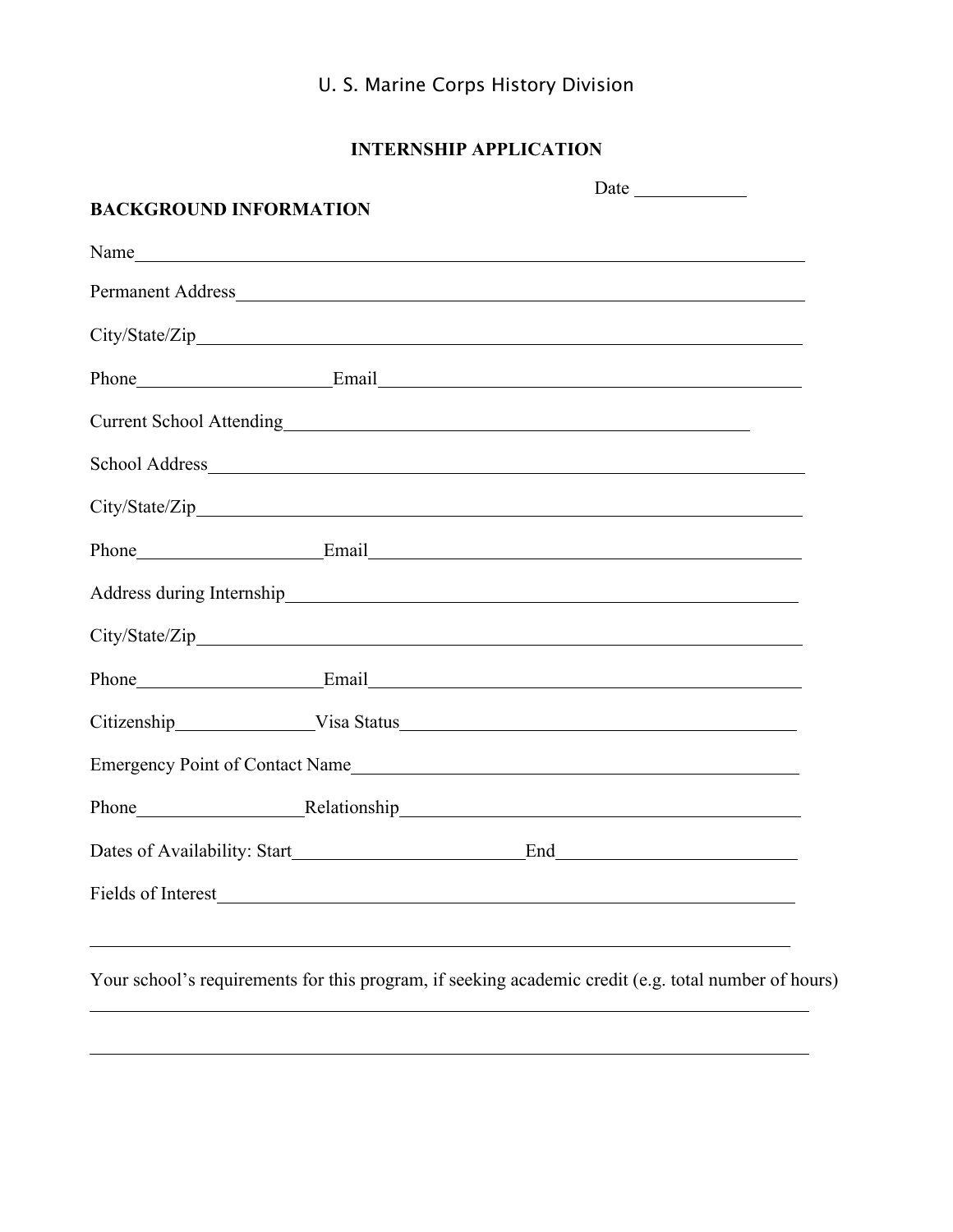## **EXPERIENCE:**

Previous volunteer experiences or internships (location, dates, description)

| Previous work experience (location, dates, description)                                                                                                                           |                                                                                         |  |  |  |
|-----------------------------------------------------------------------------------------------------------------------------------------------------------------------------------|-----------------------------------------------------------------------------------------|--|--|--|
|                                                                                                                                                                                   |                                                                                         |  |  |  |
| ,我们也不会有什么。""我们的人,我们也不会有什么?""我们的人,我们也不会有什么?""我们的人,我们也不会有什么?""我们的人,我们也不会有什么?""我们的人<br>EDUCATION: (To be filled out in full if academic credit is to be earned, otherwise only those |                                                                                         |  |  |  |
| items which apply)                                                                                                                                                                | Schools/Colleges/Universities Attended<br><u>Schools/Colleges/Universities Attended</u> |  |  |  |
|                                                                                                                                                                                   |                                                                                         |  |  |  |
|                                                                                                                                                                                   |                                                                                         |  |  |  |
|                                                                                                                                                                                   |                                                                                         |  |  |  |
|                                                                                                                                                                                   |                                                                                         |  |  |  |
| Degree Sought                                                                                                                                                                     | Degree(s) Received                                                                      |  |  |  |
|                                                                                                                                                                                   | School Point of Contact Name                                                            |  |  |  |
|                                                                                                                                                                                   |                                                                                         |  |  |  |
|                                                                                                                                                                                   | Publications (list your publications, if any)<br><u>Example 2014</u>                    |  |  |  |
|                                                                                                                                                                                   |                                                                                         |  |  |  |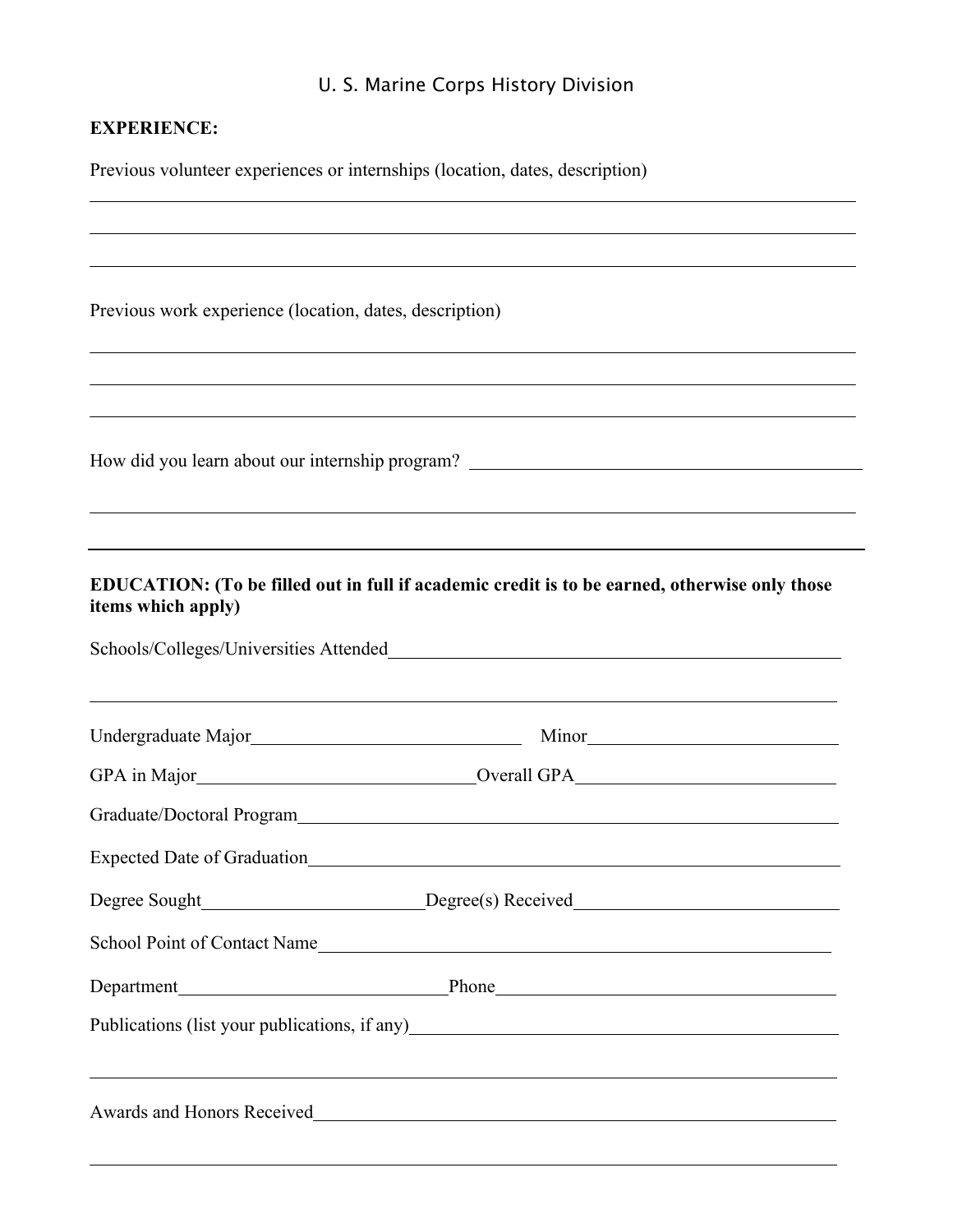#### **SKILLS**

Communications:

Computer Programs and Applications (Basic, Intermediate, Advanced):

Other Office Skills:

Why do you want to intern with the History Division (Write a brief paragraph. You may use a separate sheet of paper, if needed):

Signature and Date

**If you have a resume, please attach**.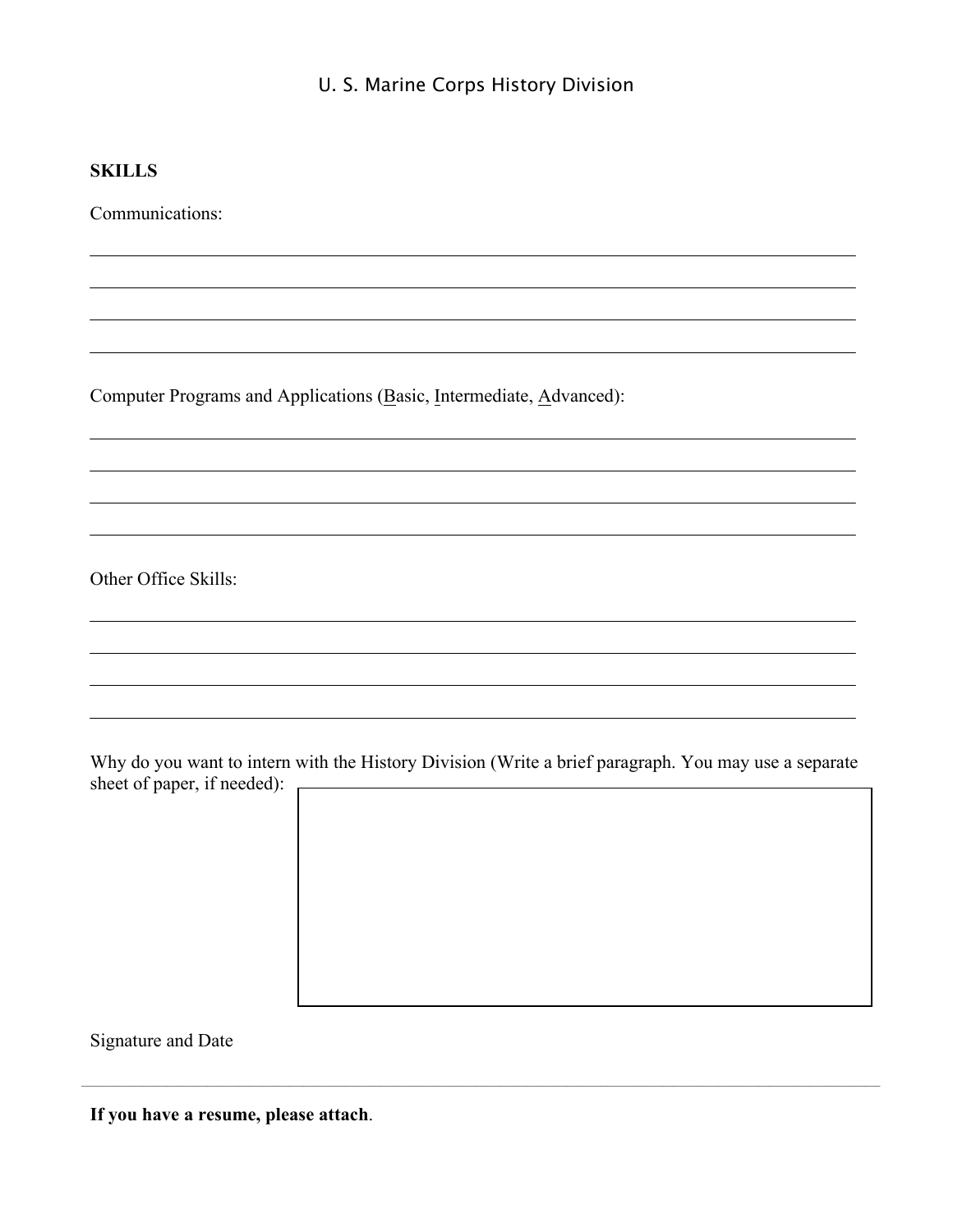#### **AREAS OF INTEREST**

Please number the areas you would like to work in by order of preference.

HISTORY WRITING: The branch is responsible for the preparations of the histories produced and published by the History Division. This involves basic research in primary, secondary and oral history sources; the drafting and editing of manuscripts and the preparation extensive appendices. The finished histories vary in size from relatively small pamphlets to multi-volume works. Interns will be assigned to a historian or historians to assist in documentary or photo research, to assist in preparation of appendices such as a command and staff list, possible drafting of sketch maps to support the text, and various other tasks determined by the head of the Histories Branch to support the general mission.

ORAL HISTORY: The oral history section collects interviews covering both specific operations as well as extensive career-length interviews with prominent Marines. Interns will be provided with a broad exposure to all aspects of oral history methodology. Interns can participate in any or all of the following oral history work: research; interviewing (in person or by phone); collection management (improving access and research); summarizing interviews; editing audio and video recordings, podcasting; format conversion (cassette or digital); scanning transcripts and possible transcription work. In addition, interns will be provided the opportunity to develop their own interview skills as part of their training.

REFERENCE: This branch operates a historical research and reference service for official and public use. Interns will be given extensive on-the-job training and will be oriented to diverse duties. Interns function as research historians answering phone and written requests, working with official records, library sources and unofficial files covering the Revolutionary War to the present, and assisting Reference Branch historians in their efforts to digitize the branch's extensive historical working files.

EDITING AND DESIGN: The section prepares manuscripts for publication by providing traditional editorial checks and producing the design and layout of the publication. Interns may be involved in the desktop preparation of brochures, occasional papers, or other division handouts.

FILM AND VIDEO SECTION: The section administers a collection of 35,000 films and videotapes dating from 1915 to the present. Interns will help organizing the media by format, enter new records into the database, and transfer/digitize outmoded media onto DVDs. This section is an ideal situation for an intern to learn what is involved in turning stacks of films and videos into a research collection, the stages through which it is accomplished, and the steps needed to take the collection to a truly digital, server-based researcher accessible archive.

ARCHIVES: This branch manages official Marines Corps materials as well as personal papers. Our collections are open for official and public use. Interns function as archival assistants in helping to process collections, conducting research using primary and secondary sources, expanding our digital holdings by making material available online, and responding to requests from the public.